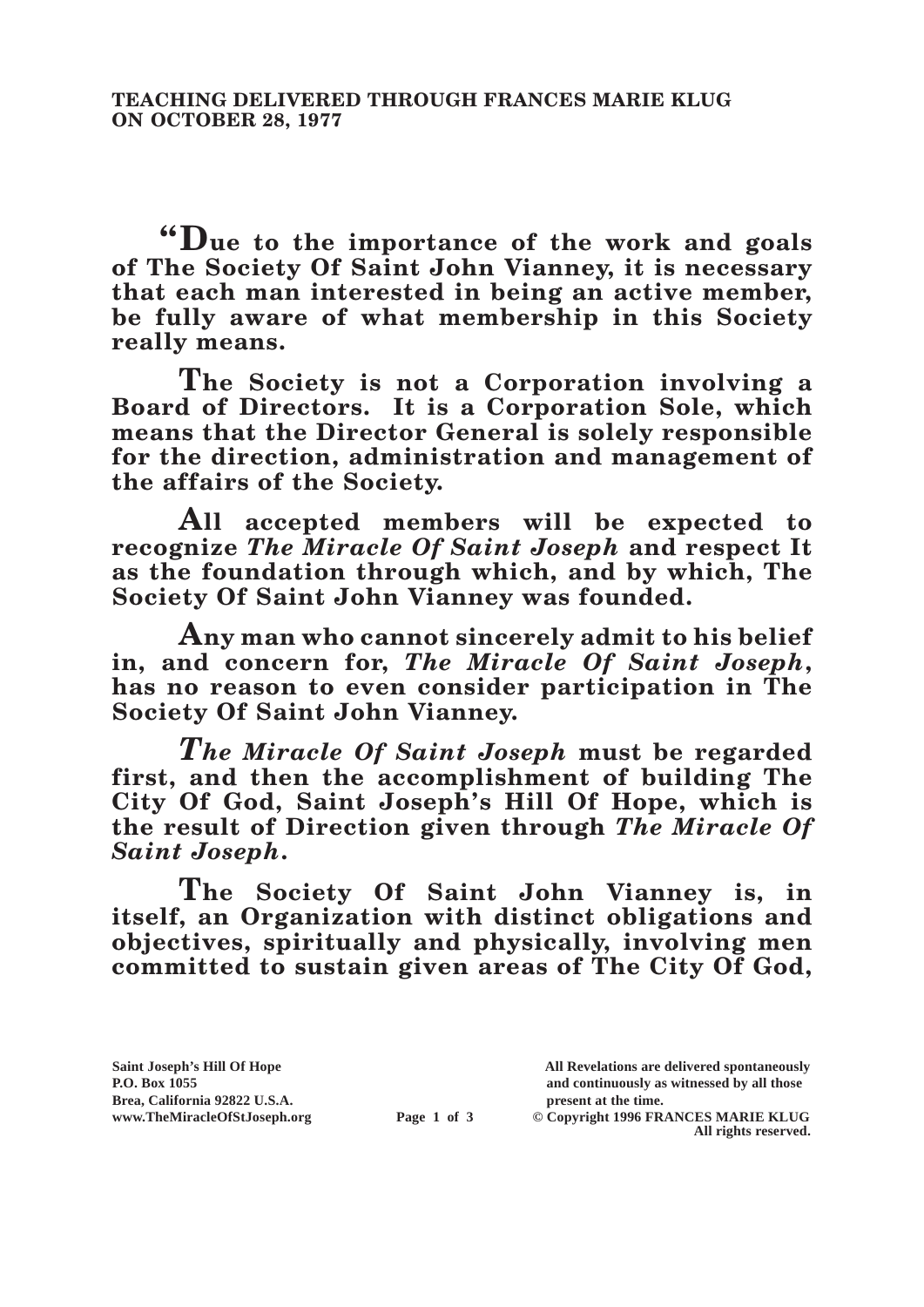**Saint Joseph's Hill Of Hope, through their time, talents, and/or monetary means.**

**The Society Of Saint John Vianney is formed for the purpose of returning Souls to God through charitable acts, good example, and action through activities.**

**The Constitution of The Society Of Saint John Vianney specifies that its obligation is to sustain the Priesthood. Such an objective is varied and has various responsibilities. We must remember that Holy Mother Church is the True Church, instituted by The Son of God. And we, as Roman Catholics, must protect the Church, and not only sustain the Priesthood, but expect from this vocation in life full dedication and service to God for the good and benefit of Souls, not a watered down version of following in Christ's Footsteps.**

**We must also understand that loyalty to God's Church is not a spur of the moment thing but it must be coordinated with sound logic, obedience to God's Commandments, and free of scruples, etherealism, radical opinions and biased self-righteousness, that only fall into the category of false loyalty.**

**Our responsibility must be based on truth, sound moral values, rules, and the Goal God intended for man: to become a Saint.**

**Respect is very important. It must always be associated with sincerity and loyalty, dignity and understanding. Respect cannot be confused with placating, compromising or patronizing other people** 

Brea, California 92822 U.S.A.<br>
www.TheMiracleOfStJoseph.org<br> **Page 2 of 3** © Copyright 1996 FR.

**Saint Joseph's Hill Of Hope All Revelations are delivered spontaneously P.O. Box 1055 and continuously as witnessed by all those** 

 $\odot$  Copyright 1996 FRANCES MARIE KLUG **All rights reserved.**